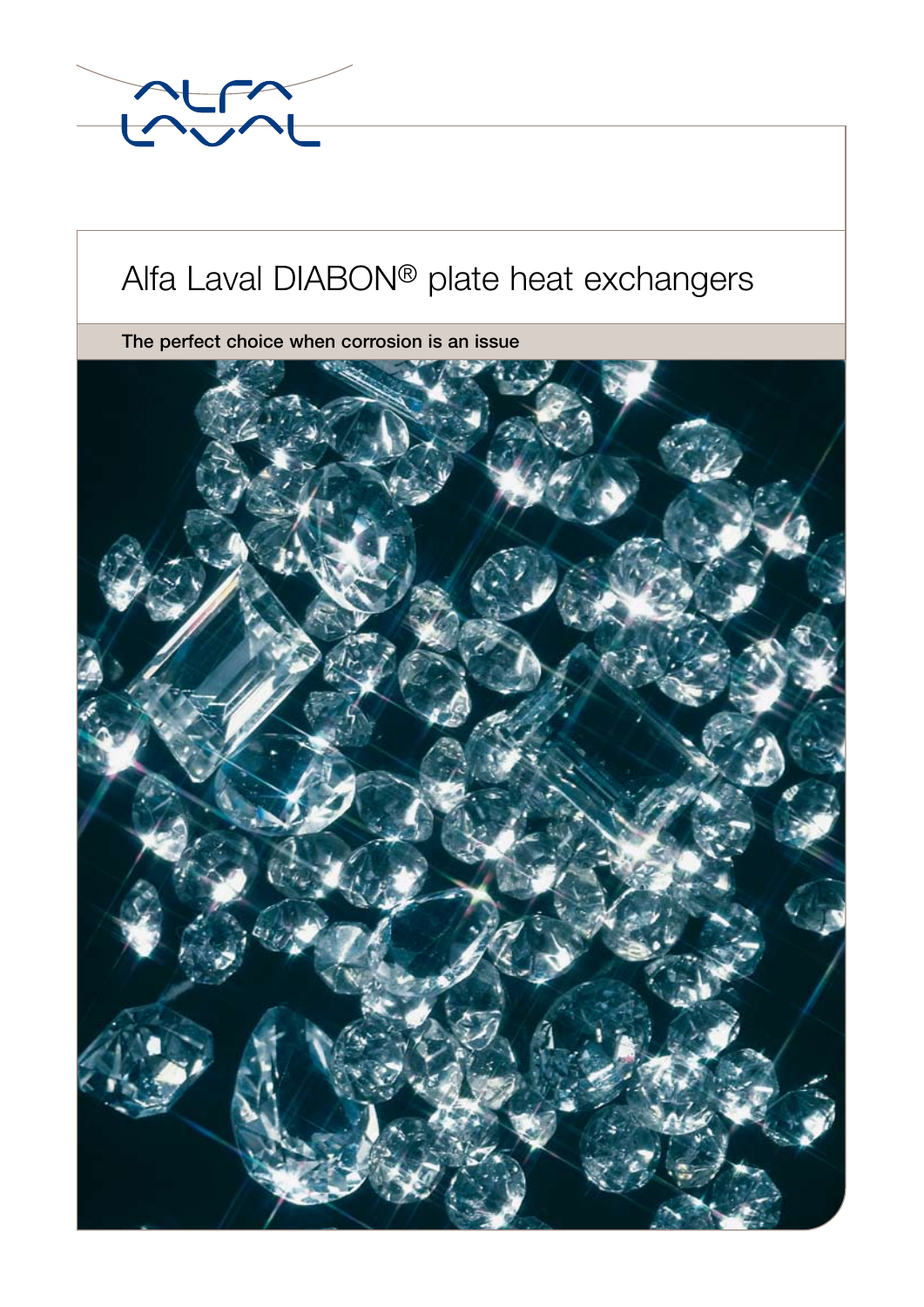Alfa Laval and SGL Carbon, Germany, worked together to develop DIABON® plate heat exchangers. This collaborative effort combines Alfa Laval's plate heat exchanger know-how with SGL Carbon's expertise in graphite process equipment. The resulting product combines the high-efficiency heat transfer benefits of conventional plate heat exchangers with the exceptional corrosion resistance of graphite material.

This makes Alfa Laval DIABON<sup>®</sup> plate heat exchangers ideal for duties in which metallic plates with low corrosion resistance cannot live up to service life requirements, and where the heat transfer efficiency of heat exchangers that use materials such as glass and  $\text{Teflon}^{\textcircled{\text{R}}}$  is unacceptably low. Compared with other graphite solutions, such as graphite blocks, Alfa Laval DIABON<sup>®</sup> plate heat exchangers provide the additional advantages of reduced fouling and full access to the heat transfer surface.



DIABON® plate heat exchangers are therefore ideal for handling highly corrosive fluids such as:

- hydrochloric acid and gas in all concentrations
- sulphuric acid up to 90%
- hydrofluoric acid up to 60%
- all concentrations of phosphoric acid
- pickling acids in surface treatment plants
- electrolytes used in the mining industry
- mixed acids
- chlorinated hydrocarbons
- catalysts such as aluminium chloride.



#### Design features

Alfa Laval DIABON® plate heat exchangers work on the same principle as conventional plate heat exchangers, except that the plates separating the media are made of special graphite materials. The graphite plates are available in three different material grades, DIABON® F100, NS1 or NS2. The channels formed when these graphite plates are assembled in a plate pack are sealed by PTFE gaskets. In addition, the tightening bolts on the frame are fitted with springs to compensate for thermal expansion of the plate pack, hence minimizing the risk of cracking the plates.



#### PTFE rope gasket

Alfa Laval DIABON® plate heat exchangers are all supplied with a PTFE rope gasket. When the heat exchanger is assembled, this gasket rope is flattened to a very thin film (approx. 0.2 mm). The thinness of the gasket means that the area in contact with the chemical is very limited, resulting in an extremely long service life. To date, the gasket has proved resistant to attack by all known chemicals, as well as resisting very high temperatures (>180°C). In addition, the gasket can be kept in storage for virtually unlimited periods.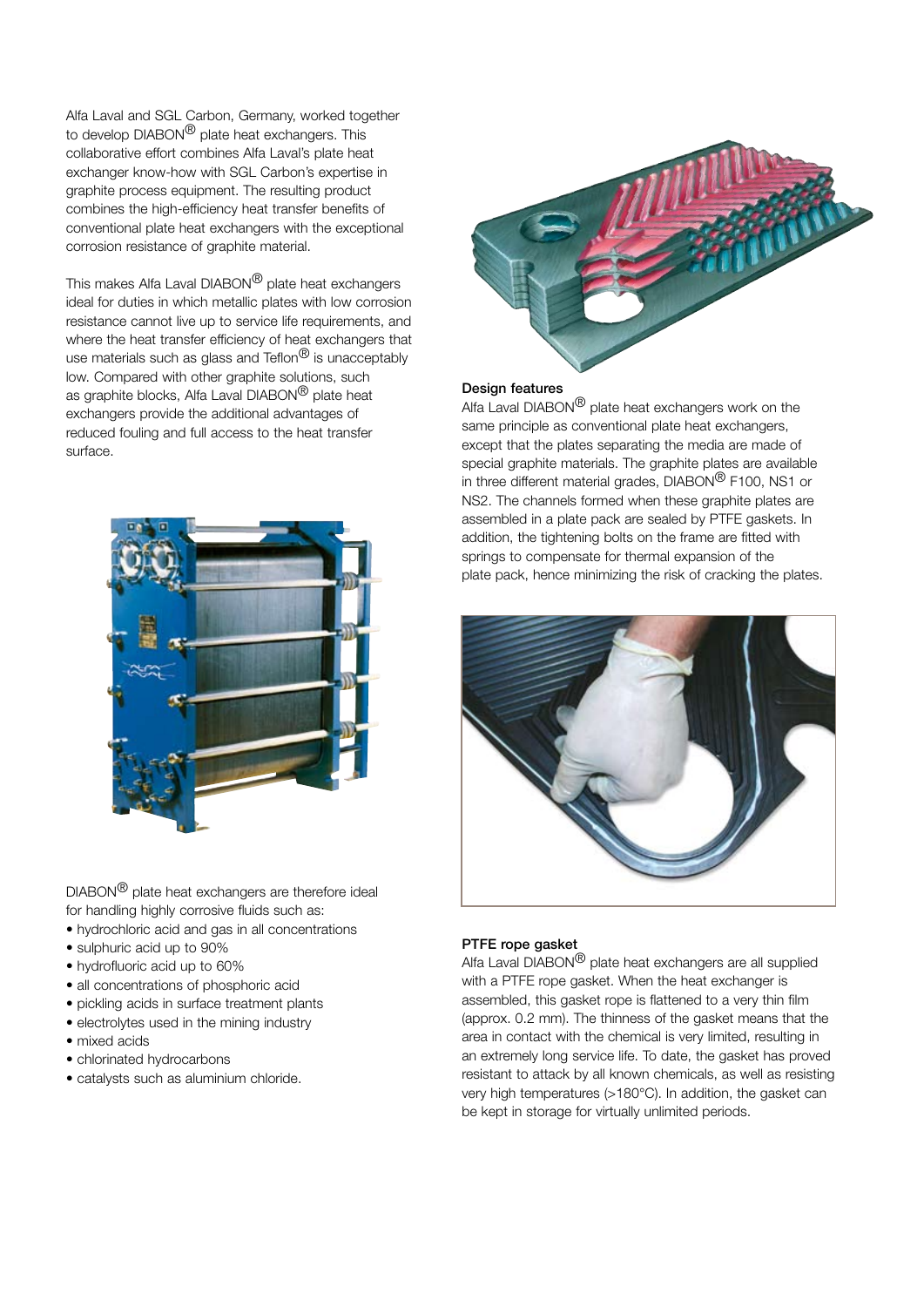## DIABON® F100

DIABON® F100 is a special graphite material in which the graphite particles are encapsulated in a fluoroplastic film. This not only forms a strong bond, but also cuts down the risk of oxidation and chemical attack on the graphite material. This means that DIABON<sup>®</sup> F100 has superior chemical resistance to highly corrosive oxidants such as nitric acid, which is present in stainless steel pickling acid.

In addition, the smooth non-porous surface with anti-adhesive properties minimizes fouling on the plate surface. The anti-fouling properties of the plate design are also increased by a special plate pattern that enhances turbulence.

### DIABON® NS1 and NS2

DIABON® NS1 and NS2 are both resin-impregnated fine-grain graphite materials with a highly homogeneous structure and uniform distribution of pore size. This provides a combination of high strength and excellent heat transfer properties. Finite element calculations show that Alfa Laval DIABON® NS1 plate heat exchangers have a safety factor against stress and fatigue cracking that is five times greater than comparable graphite block heat exchangers. DIABON<sup>®</sup> NS2 meets more stringent specifications than NS1 and is more resistant to corrosion, as well as being impermeable to gases and liquids, and less liable to swell.

Both DIABON® NS1 and NS2 plates have a machined fin plate pattern on one side and are smooth on the other. This pattern provides highly efficient heat transfer, combined with low pressure drop. These plates are thus particularly suitable for steam heating and for condensing corrosive fluids. The plate pattern also makes this type of heat exchanger well-suited for use with fibrous fluids.



DIABON® F100 plate pattern



Compared with standard resin-impregnated graphite DIABON® F100 offers superior resistance in oxidating environments



DIABON® NS1 or NS2 plate pattern



Resistance towards sulphuric acid for DIABON® F100, DIABON® NS1 and DIABON<sup>®</sup> NS2